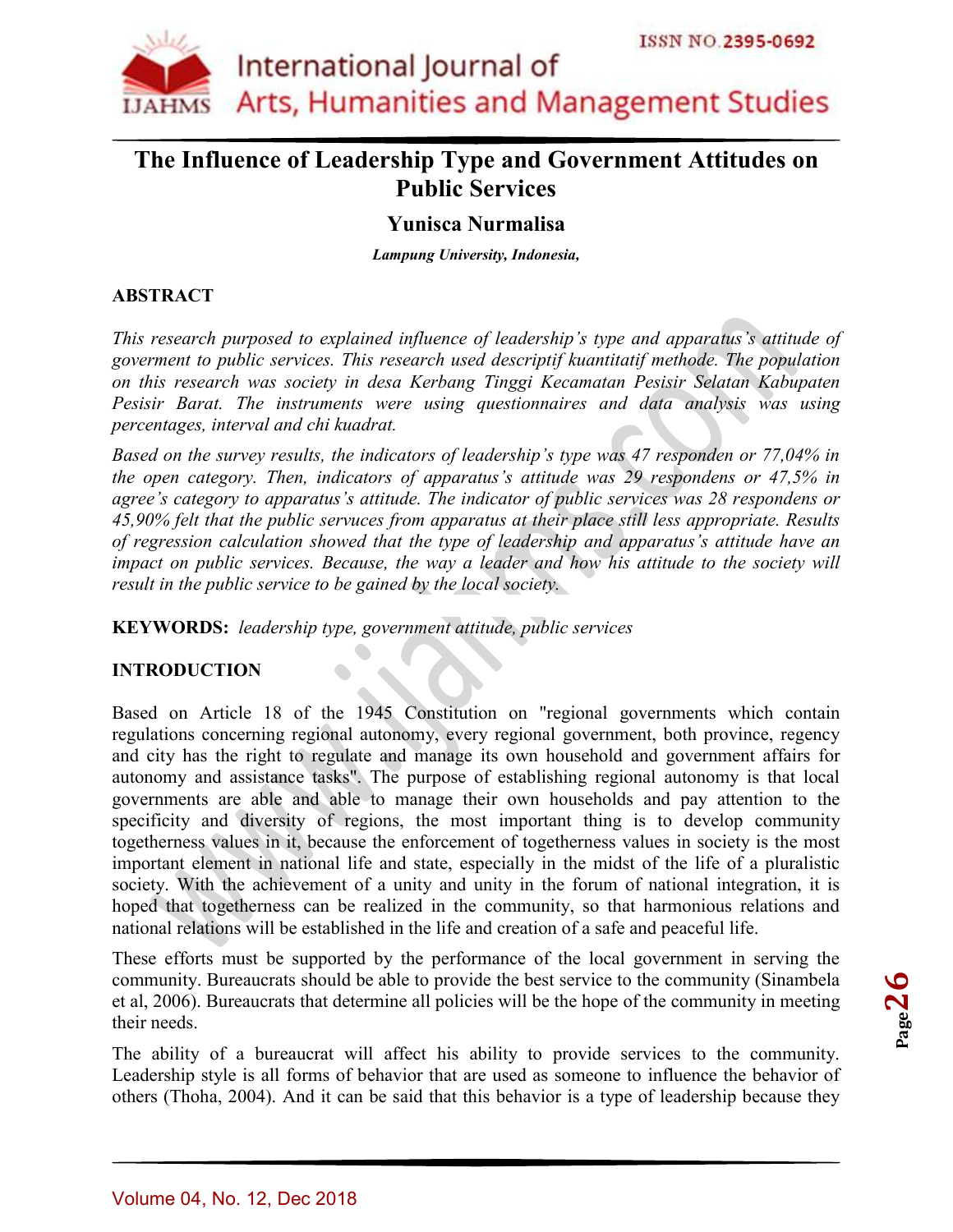

# ISSN NO.2395-0692 International Journal of Arts, Humanities and Management Studies

are able to apply the patterns of consistent behavior that they apply to working with others as perceived by those (Werren & Burt; 2006)

A safe and peaceful life greatly influences the leadership of the village apparatus in an area they lead. According to article 202 of Law No. 32 of 2004 concerning the regional government stated that "the village government consists of village heads and village officials". The village apparatus consists of village secretaries, treasurers, heads of affairs, hamlet / RW heads, and RTs. Communities always grow and develop in accordance with the social changes that occur. The demands of change are not just individual or community demands. To fulfill their needs, people not only need clothing, food and shelter, but people have other needs as a companion to their needs. To complement and support with the aim of achieving a better life such as needs in community life, for example, the needs in various administrations are needed as a means of selfidentity, for example ID cards, family cards and so on. All services are handed over to the community by the village apparatus according to the community's residence. All of these services are public services organized by village officials.

Similarly, in Kerbang Tinggi Village, Pesisir Selatan District, West Coastal District. there is a leadership of the village apparatus that has rights, authority and obligations in carrying out a village government or environment. The tribe in Kerbang Tinggi Village consists of several tribes including Sumendo, Java, Sunda, Lampung, Batak and Bali.

The situation of the Sindang Pagar Village community is also like two different sides of a coin. First, horizontally there is a social unity based on ethnic differences, differences in customs and regional differences. Second, vertically marked by differences in economic groups between the upper, middle and lower layers of society. Ethnic / ethnic diversity and differences in social strata also influence the leadership of village officials in the village of Sukananti. Sindang Pagar Village has a fairly large area with a fairly dense population, it requires a good type of leadership, because its existence becomes very important and needed in order to accelerate access to services and the effectiveness of the implementation of citizenship activities in the region. Conversely, if there is no leadership of the village apparatus that is good in the characteristics of the region, people's access to ease of service will be difficult to fulfill.

Every village has a village apparatus whose job is to help the community to serve and administer the population. Similarly, in Kerbang Tinggi Village, Pesisir Selatan District, West Coastal District. there is a village apparatus in charge of serving the community.

Below is the name of the position of the device of the Kerbang Tinggi Village, Pesisir Selatan District, West Coastal District.

Based on the data in the table the overall number of village government apparatus in Kerbang Tinggi Village, Pesisir Selatan District, West Coastal District. there are 32 people with different duties and authorities in serving the community.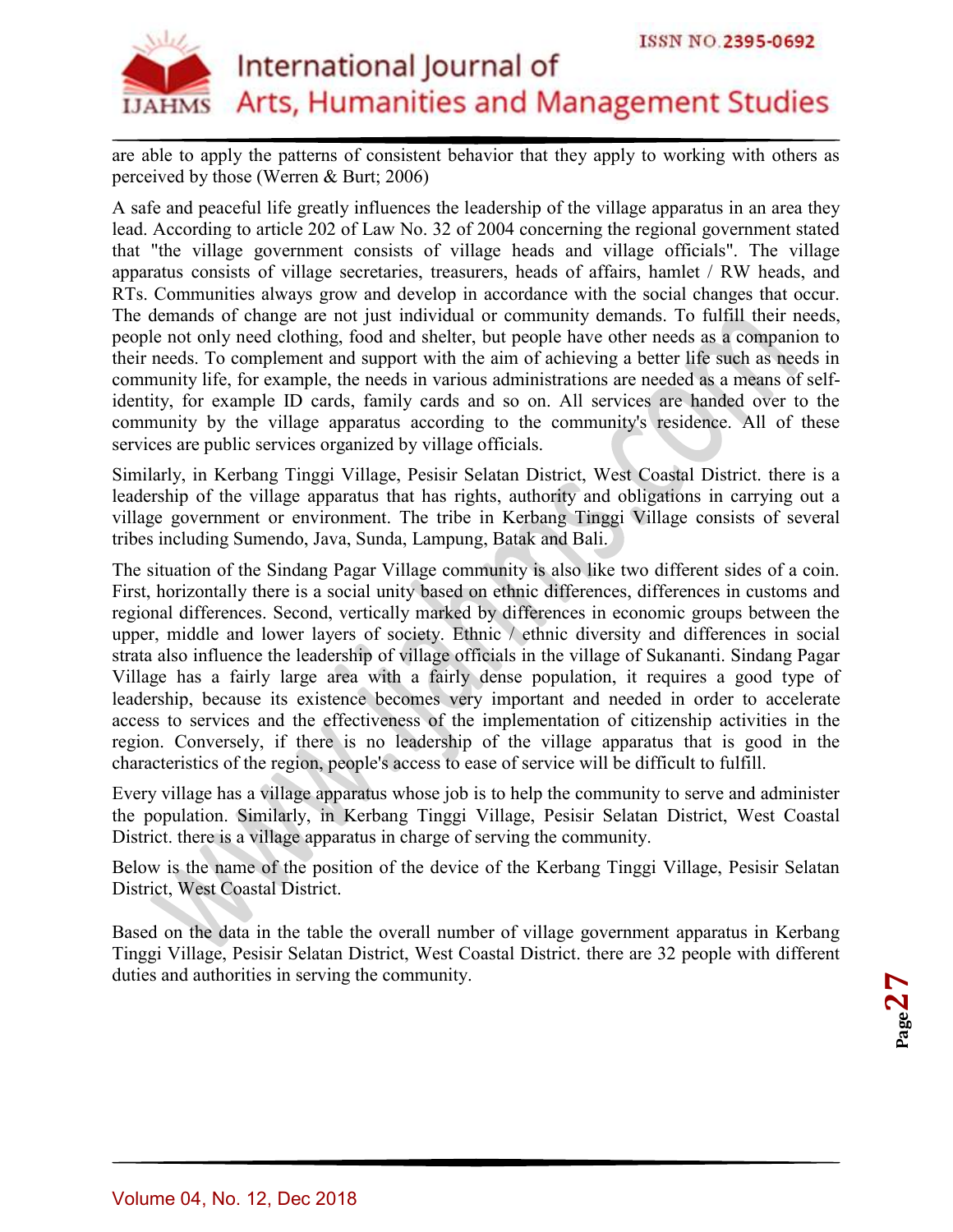

| No             | Jabatan Aparatur Desa | Jumlah |
|----------------|-----------------------|--------|
| 1              | Kades                 |        |
| $\overline{2}$ | <b>Sekdes</b>         | 1      |
| 3              | Bendahara             | 1      |
| 4              | Kaur                  | 5      |
| 5              | Kadus                 | 9      |
| 6              | RT                    | 15     |
|                | Jumlah                | 32     |

Kerbang Tinggi Village is led by the village head, village secretary and treasurer from the Semendo tribe, and kaur comes from the Lampung tribe. Although those who served in the village apparatus consisted of various tribes, but the social relations in them were not good and in the process of service to the community was also not good. As a result, residents who will take care of various interests find it difficult. So far the leadership of the village apparatus in the village of Kerbang Tinggi is merely carrying out traditional duties, which are still limited to carrying out administrative roles such as recording population mutations, making certificates for making ID cards or other interests, and other administrative services. In addition, in service to the community there is often inter-ethnic discrimination. The existence and function of the village apparatus leadership has also tended to be less thoughtful and not optimized.

# **LITERATURE REVIEW**

# **Understanding Public Services**

The quality of public services is a dynamic condition that relates to products, services, people, processes and environments that meet expectations (Tjiptono, 1977). Public services are all activities in order to fulfill basic needs in accordance with the basic rights of every citizen and resident of an item, service and / or administrative service provided by service providers related to the public interest.

According to Law No. 25 of 2009 "Public service is an activity or series of activities in order to fulfill service needs in accordance with statutory regulations for every citizen and resident for goods, services and or services provided by public service providers".

#### **Definition of Government Apparatus**

The government is an organization that has the power to make and apply laws and laws in certain regions. The government is a person or organization that implements a government system that aims to regulate order in people's lives. According to Syafiie (2002: 11) governance is "A science and art". Thus the government in implementing its governance system will show how to use power as well as possible. Government officials are workers who are paid by the government in carrying out tasks to serve the community based on applicable provisions (Setyawan, 2004).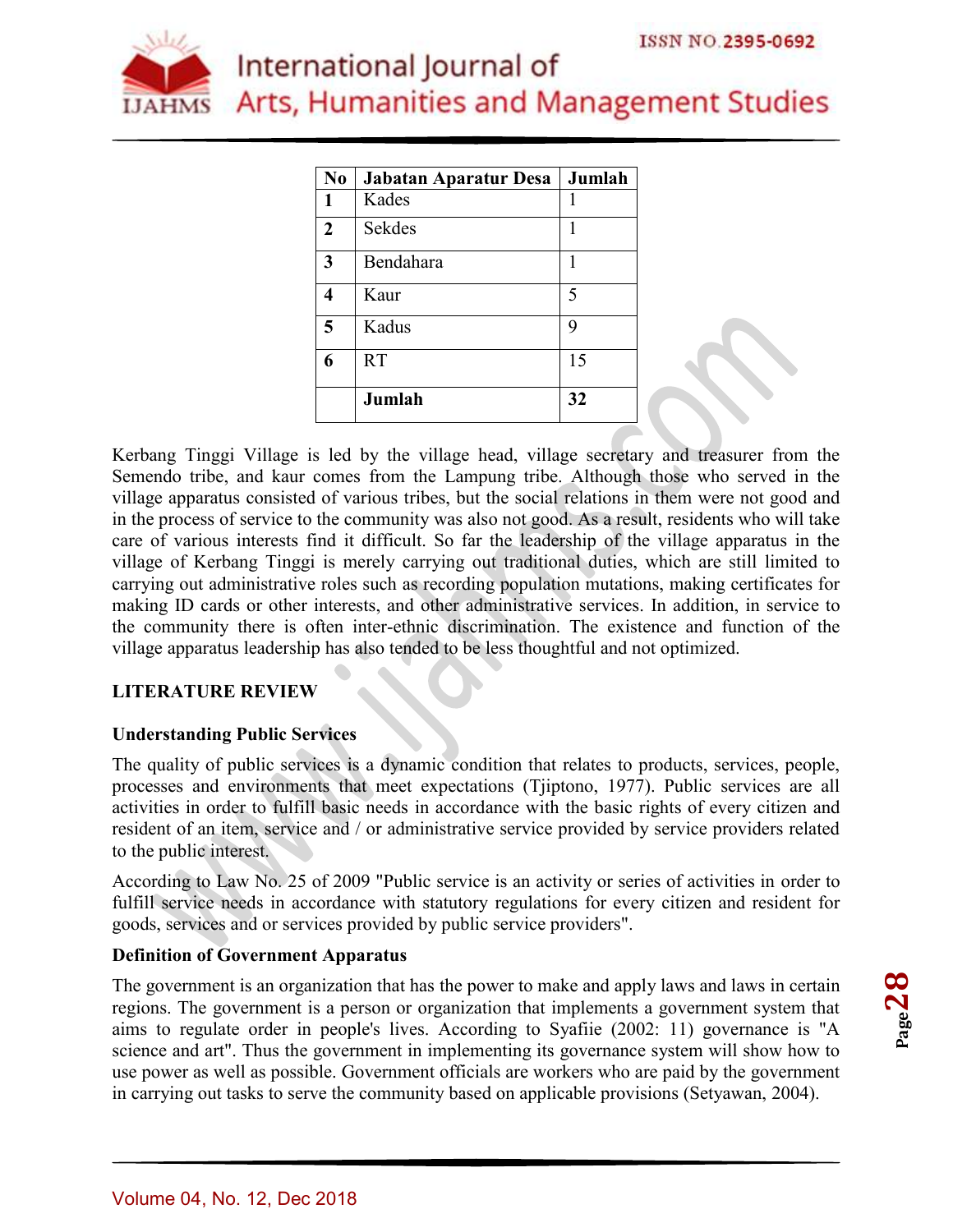

#### **Understanding the attitude of the Village Government Apparatus**

Attitude is the readiness of someone in acting and making decisions on certain things (Yusuf, 2006). The attitude of the village government apparatus is an act / behavior as a reaction to the response shown by village officials as a form of public service. The attitude of the village government apparatus can also be interpreted as a tendency for the behavior of village officials to carry out public services.

Komariah (2003: 93) illustrates that there are 4 (four) important roles for effective leadership, namely:

- 1. Determination of direction, leaders must be able to select and set goals by considering the future external environment which is the goal of mobilizing all organizational resources in achieving the vision, leaders who can act as direction determinants are visionary leaders.
- 2. Change agents, leaders must be able to anticipate changes and developments in the global environment and make predictions about their implications for the organization, be able to scale priorities for changes that their vision implies, and be able to promote experimentation with the participation of people to produce the desired change.
- 3. The spokesperson, the leader must be able to become a negotiator and form an external relations network, develop a vision and communicate it to empower and make changes.
- 4. Coach, the leader must tell others about the current reality, what is his vision or where he is going, how to make it happen. Always giving enthusiasm to progress and guiding how to actualize the potential to achieve vision.

#### **Types of Leadership**

This type of leadership is a form or style of a leader in leading someone or several people they lead, with the aim that those he leads follow all the wishes desired by the leader. The type of leadership determines whether or not an object is headed, so there are several types of leadership possessed by a person namely charismatic leadership types, militaristic types, autocratic types, democratic types, situational types, populistic types, and free types (Laissez Faire). According to Ordway Tead, the emergence of a leader, karana:

- 1. Forming yourself (self constituded leader, self mademan, born leader).
- 2. Chosen by the group, meaning he becomes a leader because of his services, because of his skills, courage and so on to the organization.
- 3. Appointed from above, meaning that he becomes a leader because he is trusted and approved by his superiors (Imam Mujiono, 2002: 18).

As according to Kartono (2008: 80) dividing the type or style of leadership, including the following:

- 1. Type of charismatic, this type of charismatic leadership has the power of energy, attractiveness and extraordinary authority to influence others.
- 2. Paternalistic and Maternalistic types are fatherly types of leadership.
- 3. Military type, this type is military-military.
- 4. An autocratic type is a type of leadership that is fundamental to absolute power and coercion that must be obeyed.
- 5. Populistic type, this type of leadership adheres to traditional community values.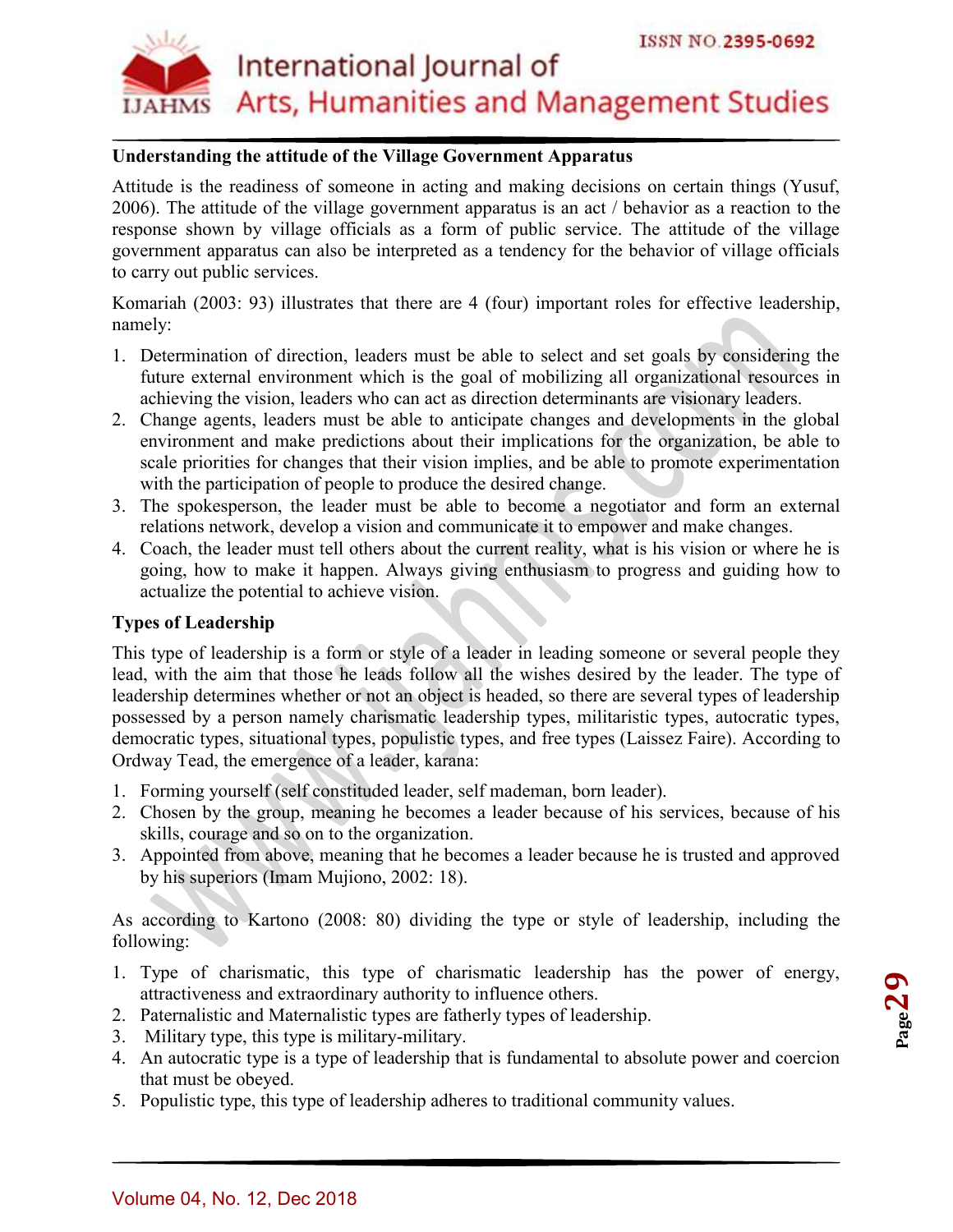

- 6. Administrative or Executive Type is leadership that is able to carry out administrative tasks effectively
- 7. Free type (Laissez Faire), in this type, the leader uses a little power, because in its implementation the leader gives high freedom to his subordinates.

Leadership is the ability to influence other people, subordinates or groups, the ability to direct subordinate or group behavior, have special abilities or expertise in the field desired by the group, to achieve organizational or group goals.

#### **Research purposes**

This study aims to find out and analyze how the influence of the type of leadership and attitude of the government apparatus on public services in the village of Kerbang Tinggi, Pesisir Selatan District, West Coast Regency

#### **RESEARCH METHODS**

#### **Types of research**

The research method used by the author in this study is a descriptive method with a quantitative approach.

#### **Population & Samples**

The population in this study were people in the village of Kerbang Tinggi, Pesisir Selatan Subdistrict, West Coast Regency in 2016, which amounted to 244 families with a sample of 66 households, with 25% of 244 households in Kerbang Tinggi village.

#### **Research variable**

In this study using two variables, namely the independent variable  $(X)$  and the dependent variable (Y) as follows:

- 1. Variable X (Type of leadership)
- 2. Variable Y (attitude of village government officials)

#### **Conceptual Definition**

The conceptual definitions of variables in this study are as follows:

- 1. Type of leadership (X): This type of leadership is a form or style of a leader in leading someone or several people they lead, with the aim that those he leads follow all the wishes desired by the leader.
- 2. The attitude of the village government apparatus (Y): The attitude of the village government apparatus is an act / behavior as a reaction to the response shown by village officials as a form of public service. The attitude of the village government apparatus can also be interpreted as a tendency for the behavior of village officials to carry out public services.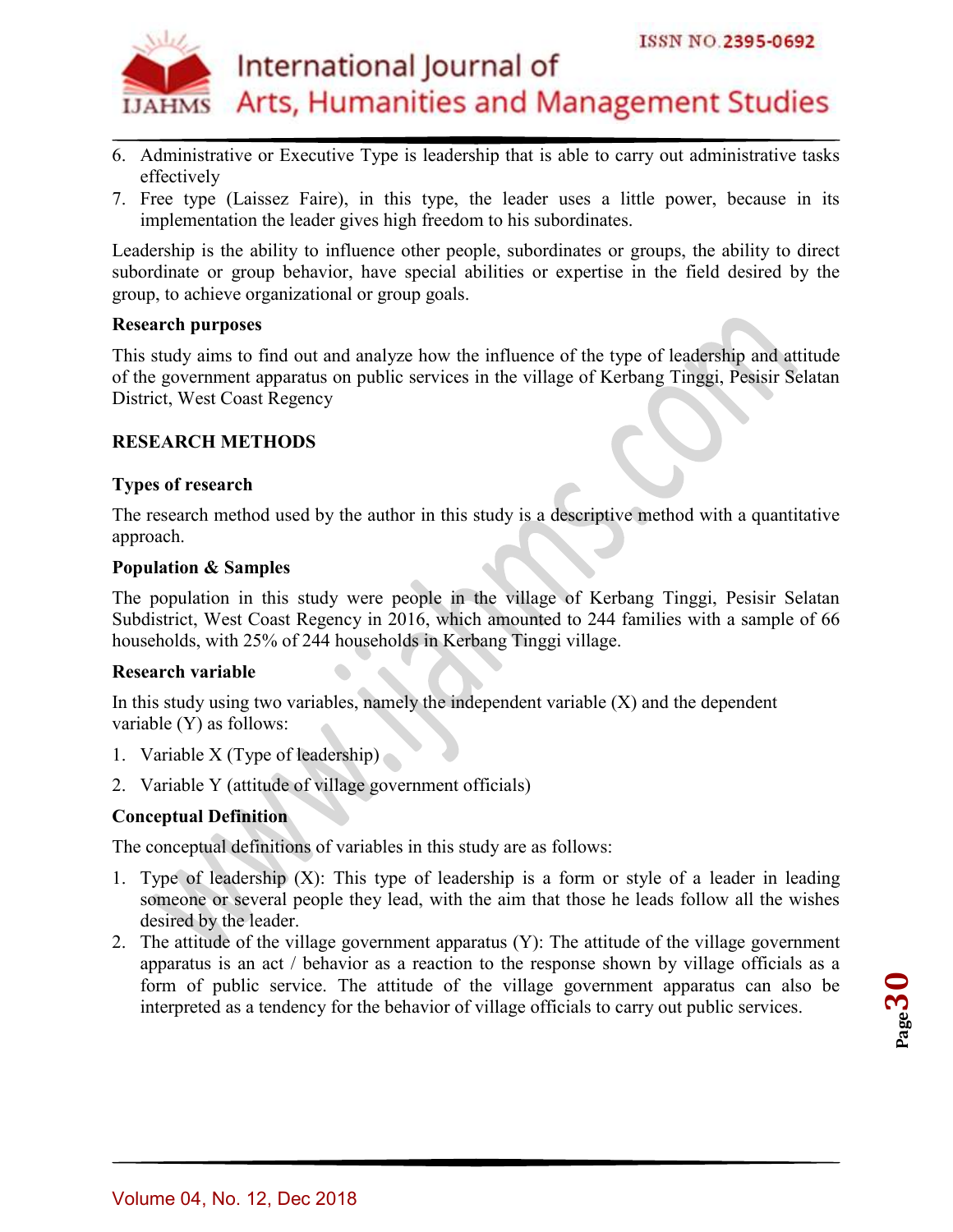

#### **Operational definition**

- 1. Type of leadership  $(X)$ : Moving the Community, Guiding the Community, Directing the Community, and Oversee the Community
- 2. Attitude of Apparatus (Y): Cognitive, Affective, and Conative

#### **Data collection technique**

Data collection techniques used in this study were questionnaires, observation and interviews.

# **Test Validity & Reliability**

Validity test: For the validity of the questionnaire, researchers conducted a trial by looking at indicators of variables X and Y which were then constructed into question items.

Reliability Test: Conducting trials on 10 people outside the respondent, then grouping odd and even items to be correlated using the Product Moment formula, then to find out the coefficient of the entire questionnaire used the Sperman Brown formula. The results of the analysis are then compared with the level of reliability.

#### **Data analysis technique**

The data analysis technique in this study is using the percentage interval formula, and chi squared which is then described as a systematic sentence.

#### **RESULTS AND DISCUSSION**

#### **Data collection**

After a questionnaire trial was conducted on 10 respondents and the level of reliability was known, the writer then distributed questionnaires to 61 respondents addressed to the community in Kerbang Tinggi Village, Pesisir Selatan District, West Coastal District.

#### **Discussion**

After conducting the research and then analyzing the data in order to describe the actual conditions or conditions in accordance with the data obtained regarding "The Effect of Leadership Type and Attitude of Government Apparatus on Public Services in Kerbang Tinggi Village, Pesisir Selatan District, West Coast District 2016", the discussion can be following:

#### **1. Variable Type of leadership**

This type of leadership is a form or style of a leader in leading someone or several people they lead, with the aim that those he leads follow all the wishes desired by the leader.

The type of leadership determines whether or not an object is headed, so there are several types of leadership possessed by a person, namely types of charismatic leadership, militarist type, autocratic type, democratic type, situational type, populistic type, and free type (Laissez Faire).

The process of developing togetherness values in society in order to run well, among others, requires effective leadership. Effective leadership is a leadership that respects the efforts of subordinates (the community), who treat them (the community) according to the talents, abilities and interests of each individual community, which gives an impetus to develop and direct themselves towards achieving the goals of shared life in society.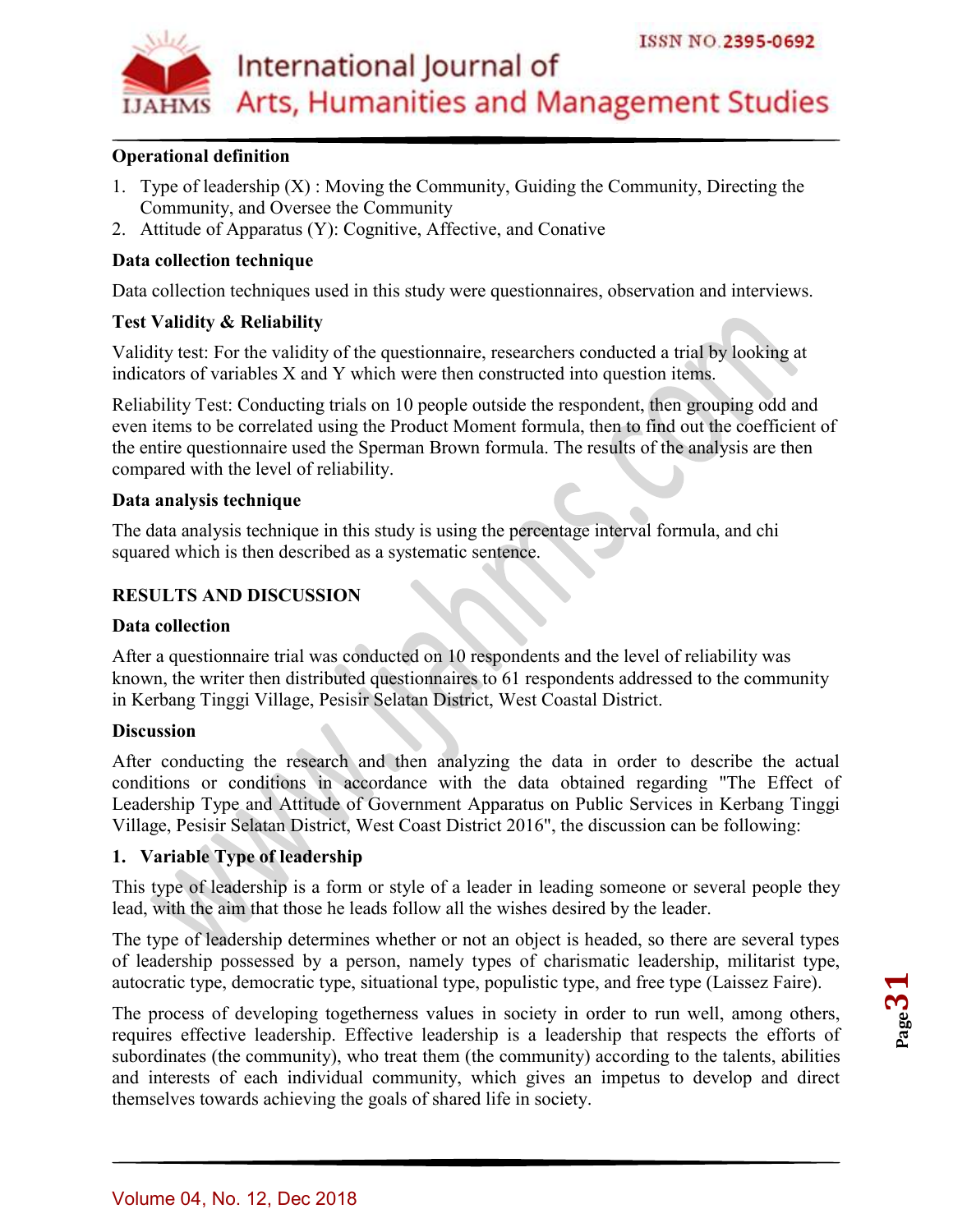

#### ISSN NO.2395-0692

Arts, Humanities and Management Studies

Effective leadership always utilizes cooperation with subordinates to achieve organizational goals. In this way the leader will get a lot of help from the mind, enthusiasm and energy of the subordinates which will lead to a shared spirit and sense of unity, so that it will facilitate the process of delegation and problem solving which all advance the village itself.

International Journal of

Based on the results of research conducted by researchers about the influence of the type of leadership and the attitude of government officials on public services, the results show that it does have a lot of influence. Because, as we understand that the way a leader is and how his attitude towards society is led will result in what kind of public service will be obtained by the local community. If the type of leadership or strategy used by the leader is the right way and oriented to the interests of the community and accompanied by a democratic attitude that is open to various opinions and complaints of the community, then the public services provided will be effective and effective services for the community so that with so people can enjoy public services that are in accordance with their rights and this will have an impact on the progress of the village. And vice versa, if the way to lead and the attitude of a leader is not appropriate or less open to the community, then the community will feel the impact on the lack of quality public services.

#### **2. Variable Attitudes of Apparatus**

Attitude is a person's tendency to respond to something. A tendency to react in a certain way, attitude is an action / behavior as a response to a stimulus stimulus that is accompanied by the establishment and or feeling itself ".

Attitudes can be divided into three components which are explained as follows:

- a. The component of cognition, is a component consisting of knowledge, this knowledge will form certain beliefs and opinions by the object of attitude
- b. The component of affection, is a component that relates to feeling happy or unhappy, reaction or response, so that it is evaluative. This component is closely related to the value system adopted by the owner's attitude.
- c. The component of konasi, is a component of attitude in the form of a person's readiness to behave in relation to the attitude object

Attitude is the tendency of someone to act, think, and feel in the face of objects, ideas, situations or values to determine whether people must agree or disagree with something to determine what is liked, expected, both positive and negative.

Government apparatus are devices, governments, and civil servants who have the power to make and apply laws in certain regions. The positive attitude of the apparatus with sufficient knowledge, community-oriented feelings, and being prepared for all conditions that occur in the community will have an impact on the quality of public services obtained by the local community and the progress of the village. The attitude of the apparatus who enjoys his job as a leader will improve the performance of the leader in the community. A positive attitude raises a tendency to like, approach, accept, or even expect the presence of certain objects.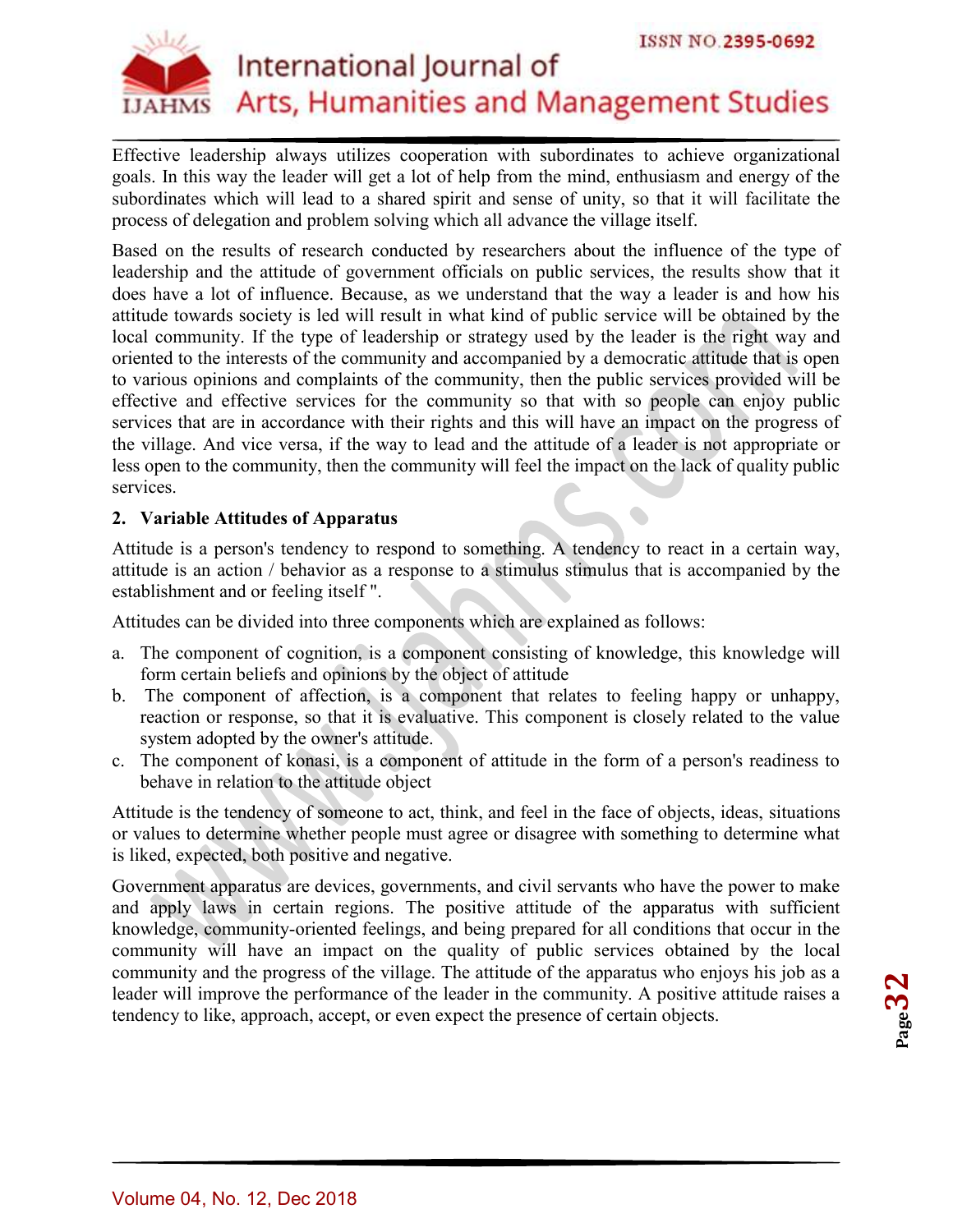

# International Journal of Arts, Humanities and Management Studies

#### **3. Public Service Variables**

Public services are all activities in order to fulfill basic needs in accordance with the basic rights of every citizen and resident of an item, service and / or administrative service provided by service providers related to the public interest. According to Law No. 25 of 2009 "Public service is an activity or series of activities in order to fulfill service needs in accordance with statutory regulations for every citizen and resident for goods, services and or services provided by public service providers".

Then according to the Decree of the Minister of Administrative Reform Number 63 of 2003 "Public services are all service activities carried out by providers of public services as an effort to meet the needs of recipients of services and implementers of statutory provisions". According to Ratminto (2005: 5):

Public services are all forms of service, both in the form of public goods and public services which in principle are responsible and carried out by government agencies at the center, in the regions, and within State-Owned Enterprises or Regionally-Owned Enterprises, in order to fulfill the needs the community and in the context of implementing the provisions of legislation.

So that it can be concluded that public service is an activity or series of activities in order to fulfill the needs of the community as well as in the framework of implementing the provisions of legislation. Every organization of public services must have service standards and be published as a guarantee of certainty for service recipients. Service standards are a measure that is standardized in the implementation of public services that must be adhered to by the giver and / or recipient of the service. Service standards, at least include:

- a. Service Procedure**:** Standardized service procedures for providers and recipients of services including complaints.
- b. Settlement time**:** Settlement time determined from the time of filing the application to the completion of the service including complaints.
- c. Service costs**:** Service fees / rates include the details specified in the service delivery process.
- d. Service products: The results of services to be received are in accordance with the stipulated conditions.
- e. Facilities and infrastructure**:** Provision of adequate service facilities and infrastructure by public service providers
- f. Competence of service providers: The competency of the service provider must be determined precisely based on the knowledge, skills, skills, attitudes, and behaviors needed.

# **CONCLUSIONS AND RECOMMENDATIONS**

#### **CONCLUSION**

Based on the results of research that has been conducted on the Effect of Leadership Type and Attitude of Government Apparatus on Public Services in Kerbang Tinggi Village, Pesisir Selatan District, West Coastal District, it can be concluded that there is a significant influence between the type of leadership and the attitude of the public service.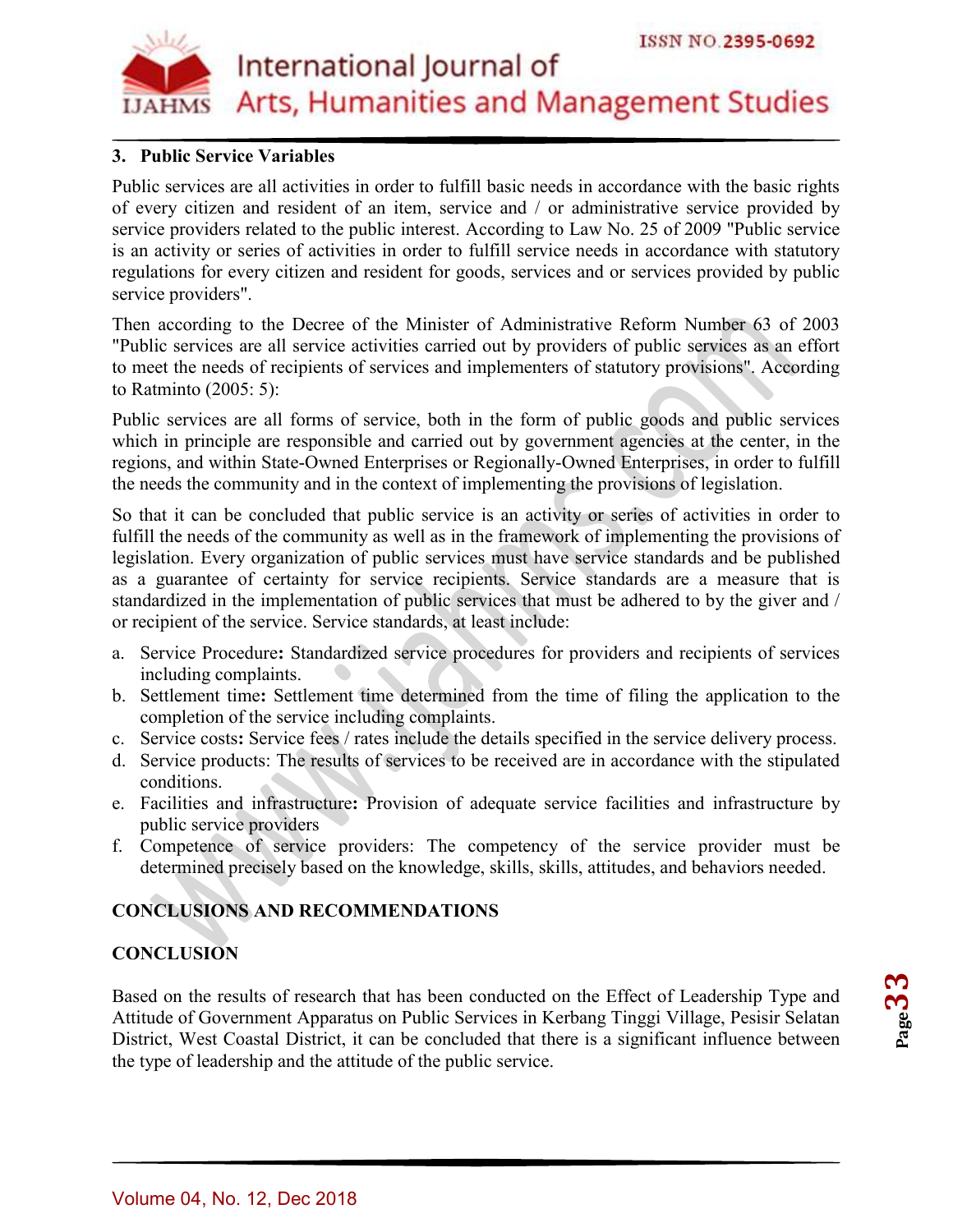

# ISSN NO.2395-0692

Arts, Humanities and Management Studies

The type of leadership used by leaders or village officials will influence the decision-making process that has an impact on the quality of public services that will be provided to the community. The type of open leadership in society that is in line with democratization will make the community dare to express their opinions but still accompanied by strict rules so that the public services provided will be easily adapted to the needs of the community. The attitude of a good and friendly apparatus and being close to the community will also make people more trust in the apparatus related to public services offered and carried out.

International Journal of

#### **SUGGESTION**

#### 1. **To the Village Apparatus**

The village apparatus should use the type of leadership that is in accordance with the conditions of the community which is expected to be open to the opinions of the local community. Village officials should also have a good attitude to the community so that public services can take place in an appropriate manner while increasing the progress of the village.

#### 2. **To the Community**

The community must be part of the development of public services so that the quality will be in accordance with the needs of the local community by continuing to follow the information and provide opinions and solutions needed.

#### **BIBLIOGRAPHY**

- i. Kartono, Kartini. 2008. *Pemimpin dan Kepemimpinan*, *Apakah Kepemipinan Abnormal itu ?*. Jakarta: PT Raja Grafindo Persada.
- ii. Komariah, Aan, 2008. Visionary Leadership: Menuju Sekolah Efektif: Jakarta: Bumi Aksara
- iii. Mujiono, Imam. 2002. *Kepemimpinan dan Keorganisasian.* Yogyakarta: UII Press
- iv. Purwanto, M Ngalim. 1983 *Prinsip- Prinsip dan teknik evaluasi pengukuran*. Bandung: Remaja Karya.
- v. Ratminto dan Atik Septiwinarsi. 2005. *Manajemen Pelayanan*. Jakarata: Raja Grafindo Persada.
- vi. Setyawan, 2004. *Pembangunan Desa*. Jakarta: Yayasan Obor Mas.
- vii. Sinambela, Lijan et al. 2006. *Reformasi Palayanan Publik: Teori, Kebijakan, dan Implementasi*. Jakarta: Bumi Aksara.
- viii. Syafiie. 2002. *Sistem Pemerintahan Indonesia*. Bandung: Rineka Cipta.
- ix. Tjiptono, Fandy. 1997. *Prinsip-Prinsip Total Quality (TQS)*. Yogyakarta: Penerbit ANDI.
- x. Thoha, 2004. *Kepemimpinan dalam Manajemen*. Jakarata: Raja Grafindo Persada.
- xi. Undang-Undang No. 25 tahun 2009.

**Page34**